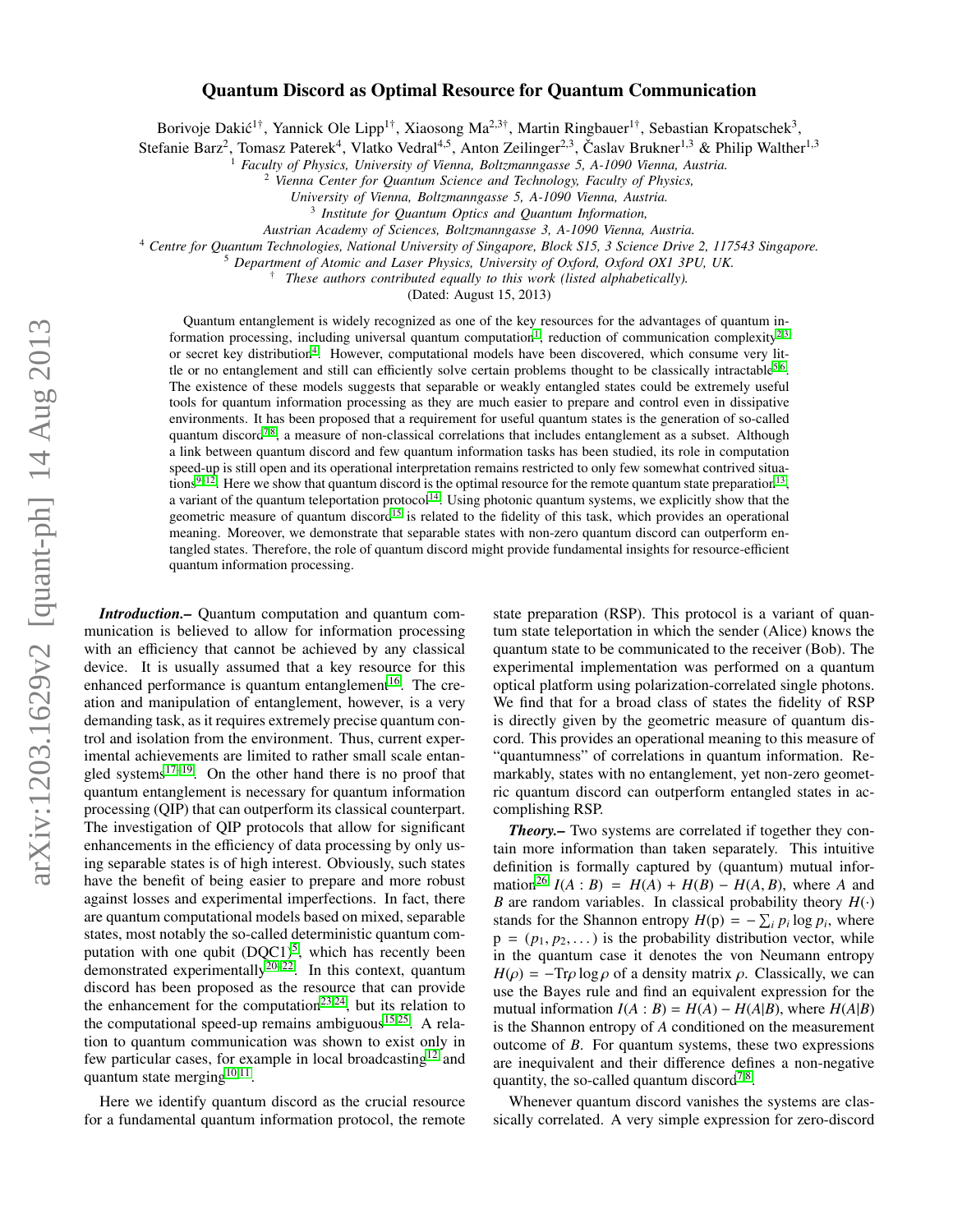

Figure 1: Remote state preparation (RSP). Alice and Bob share a quantum state  $\rho$ . She is supposed to prepare a state  $\vec{s}$  in the plane orthogonal to the direction  $\vec{\beta}$  (that is announced to Bob as well). After performing the measurement along the direction  $\vec{\alpha}$  she sends her result  $\alpha = \pm 1$  to Bob via a classical channel. Conditioned on the value of  $\alpha$  Bob applies a correction to his qubit to obtain the state  $\vec{r}$ .

states was proposed $^{27}$  $^{27}$  $^{27}$ , which will be illustrated in the following example. Consider the case of a two-qubit state shared by Alice and Bob, where the Hilbert space of each qubit is spanned by the orthogonal states  $|0\rangle$  and  $|1\rangle$ . A general zerodiscord state  $\chi$  can be written as

<span id="page-1-0"></span>
$$
\chi = p_1|0\rangle\langle 0| \otimes \rho_1 + p_2|1\rangle\langle 1| \otimes \rho_2,\tag{1}
$$

where  $p_1 + p_2 = 1$  and  $p_{1,2}$  are arbitrary states of the second qubit. Intuitively, this can be understood as a joint system containing one classical bit (cbit) and one quantum bit (qubit),  $1$  cbit  $\times$  1 qubit. One of the systems can be identified as a cbit, because it is always in one of the perfectly distinguishable states  $|0\rangle$  and  $|1\rangle$ . All other states possess some genuine quantum correlations.

Consider the representation of a two-qubit state  $\rho$  in terms of local Pauli matrices  $\{\sigma_1, \sigma_2, \sigma_3\}$ ,

$$
\rho = \frac{1}{4} \left( \mathbb{1} \otimes \mathbb{1} + \sum_{k=1}^{3} a_k \sigma_k \otimes \mathbb{1} + \sum_{l=1}^{3} b_l \mathbb{1} \otimes \sigma_l + \sum_{k,l=1}^{3} E_{kl} \sigma_k \otimes \sigma_l \right),\tag{2}
$$

where  $E_{kl} = \text{Tr}(\sigma_k \otimes \sigma_l \rho)$  are the elements of correlation tensor *E*. The vector  $\vec{a} = (a_1, a_2, a_3)$  with components  $a_k = \text{Tr}(\sigma_k \rho_A)$  is the Bloch vector of the reduced density operator  $\rho_A$  of Alice and similarly  $\vec{b}$  for Bob. One can always choose a local reference frame on Alice's and Bob's sides such that the correlation tensor becomes a diagonal matrix in the Schmidt canonical form<sup>[28](#page-5-8)</sup>  $E = diag[E_1, E_2, E_2]$ , where  $E_i^2$  are<br>the eigenvalues of  $E_{i}^T E_{i}$ . A zero discord state has the Schmidt the eigenvalues of  $E<sup>T</sup>E$ . A zero discord state has the Schmidt form  $E = diag[E_1, 0, 0]$ , which corresponds to correlation in one basis only.

There are many ways to quantify quantum correlations<sup>[29](#page-5-9)</sup>. The advantage of the recently introduced geometric measure of quantum discord is that it can be evaluated explicitly and leads to an analytical closed form in many interesting cases[15,](#page-4-12)[30](#page-5-10). It is defined as the normalized trace distance to the

set of classical states

$$
\mathcal{D}^2(\rho) \equiv 2 \min_{\chi} ||\rho - \chi||^2 \equiv 2 \min_{\chi} \text{Tr}(\rho - \chi)^2, \quad (3)
$$

where the minimum is taken over the set of zero-discord states  $\chi$ , i.e. states of the form of Eq. [\(1\)](#page-1-0). For states with maximally mixed marginals ( $\vec{a} = \vec{b} = 0$ ) the geometric discord takes the following simple form $15$ 

<span id="page-1-1"></span>
$$
\mathcal{D}^2(\rho) = \frac{1}{2}(E_2^2 + E_3^2),\tag{4}
$$

where  $E_2^2$ , are the two lowest eigenvalues of  $E^T E$ . In fact, the where  $E_{2,3}$  are the two lowest eigenvalues of  $E_{2,3}$ . In fact, the same expression holds for a much larger class of states (see Methods for details). We will show that Eq. [\(4\)](#page-1-1) captures the quality of RSP, thereby providing an operational meaning for geometric discord.

For the implementation of the RSP protocol Alice and Bob share a quantum state  $\rho$ , which can possess various correlations, e.g. classical correlation, entanglement and quantum discord. In the case of RSP, the task of preparing a specific state at Bob's location can be accomplished with fewer re-sources than in the case of quantum teleportation<sup>[14](#page-4-11)</sup>. Preparing an arbitrary unknown state via teleportation requires communication of two cbits, while sharing a maximally entangled state. However, if Alice only wants to remotely prepare a quantum state  $|\psi\rangle$  on the equatorial plane of the Bloch sphere,<br>e.g.  $|\psi\rangle = (0) + e^{i\phi} |1\rangle / \sqrt{2}$  are shit of communication is e.g.  $|\psi\rangle = (0) + e^{i\phi} |1\rangle / \sqrt{2}$ , one cbit of communication is<br>sufficient. The protocol that achieves this uses a maximally sufficient. The protocol that achieves this uses a maximally entangled state as a shared resource and a single cbit, which is Alice's measurement outcome along the direction of the state she wants to prepare. Depending on the value of the received cbit Bob needs to correct his qubit by a  $\pi$  rotation about the *z* axis to generate the state envisaged by Alice.

In the ideal case a shared maximally entangled state enables Alice to prepare deterministically any state in the equatorial plane of Bob's Bloch sphere. In general, when a mixed state is used as quantum resource for the RSP protocol, then Bob obtains a quantum state with a reduced fidelity $31$ . For the investigation of the underlying resource for the RSP protocol photon pairs with different polarization correlations are generated and shared by Alice and Bob. Alice uses this shared quantum state  $\rho$  to remotely prepare a state  $\vec{s}$  in the plane orthogonal to the direction  $\vec{\beta}$  on Bob's side. She initializes the state preparation on Bob's side by performing a local measurement along the direction  $\vec{\alpha}$ . The measurement outcome  $\alpha = \pm 1$  is then sent to Bob as one cbit of information. For  $\alpha = -1$  Bob applies a  $\pi$ rotation about  $\vec{\beta}$  to his system, while no correction is required for  $\alpha = 1$ . The resulting state on Bob's side is denoted by  $\vec{r}$ (see Figure 1). To evaluate the efficiency of the protocol we first define a payoff-function  $\mathcal{P} \equiv (\vec{r} \cdot \vec{s})^2$ , which is calculated for each run. Alice can optimize the payoff for a given  $\vec{s}$  and for each run. Alice can optimize the payoff for a given  $\vec{s}$  and  $\vec{\beta}$  by her choice of the local measurement direction  $\vec{\alpha}$ . The fidelity of the protocol is calculated as an averaged payoff and minimized over all possible choices of the direction  $\vec{\beta}$ , which captures the worst case scenario. The payoff  $P$  is non-zero if and only if Alice is able to prepare a state effectively different from a completely mixed state. In particular  $P = 1$ , when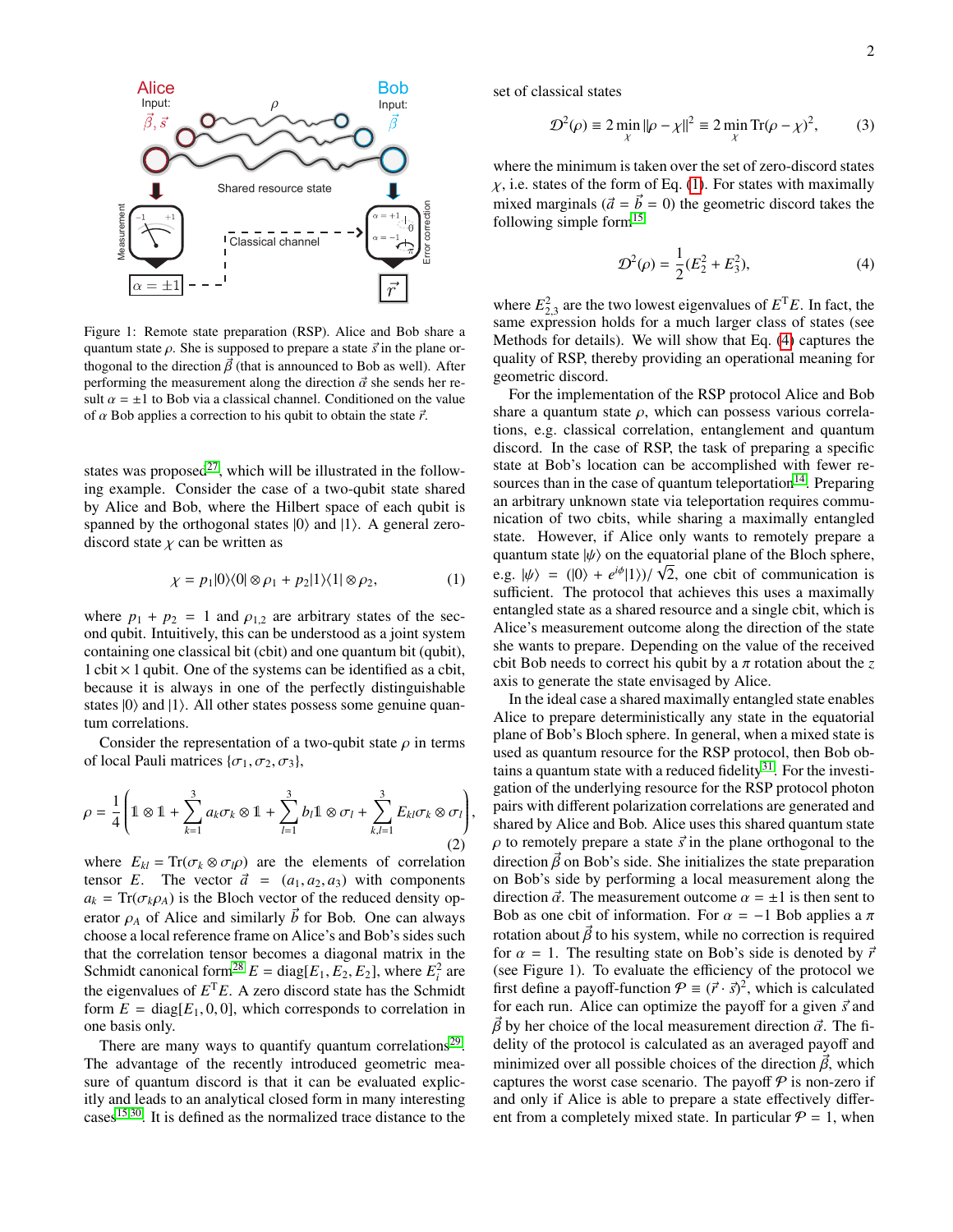using a maximally entangled state as shared resource, while  $P = 0$  for a totally mixed state.

Careful analysis shows that the described RSP-fidelity is given by the following expression (see Methods for details)

<span id="page-2-0"></span>
$$
\mathcal{F} \equiv \min_{\beta} \langle \mathcal{P}_{opt} \rangle = \frac{1}{2} \left( E_2^2 + E_3^2 \right),\tag{5}
$$

where  $E_2^2$  and  $E_3^2$  are the two lowest eigenvalues of  $E^T E$ . As noted above, this quantity captures the suitability of a certain resource state for RSP. We further observe that for a broad class of states the geometric measure of quantum discord has the form of Eq. [\(4\)](#page-1-1) and therefore matches exactly the RSPfidelity (see Methods for details). Apparently, in this case geometric discord is provided with an operational meaning. From Eq. [\(5\)](#page-2-0) it follows that  $\mathcal{F} > 0$  if and only if the correlation tensor has at least two non-zero eigenvalues. Recall that a zero-discord state has a correlation tensor of the form  $E = \text{diag}[E_1, 0, 0]$ . In other words,  $\mathcal{F} = 0$  for exactly the states of the form of Eq. [\(1\)](#page-1-0). Therefore non-zero fidelity necessarily implies the presence of non-zero quantum discord.

We now consider the Werner states<sup>[32](#page-5-12)</sup>,  $\rho_W$ :

<span id="page-2-1"></span>
$$
\rho_W = \lambda |\psi^-\rangle\langle\psi^-| + \frac{(1-\lambda)}{4} \mathbb{1}_4,\tag{6}
$$

which have isotropic correlations equal to the weighting parameter  $\lambda$ , i.e.  $E = -\lambda \mathbb{1}$ . Here  $\mathbb{1}_4 = \text{diag}[1, 1, 1, 1]$  denotes an equal mixture of the four Bell states  $\mu/\sqrt{2} = (110) + 101$ .)  $\sqrt{2}$ equal mixture of the four Bell states  $|\psi^{\pm}\rangle = (|10\rangle \pm |01\rangle)/\sqrt{2}$ <br>and  $|\phi^{\pm}\rangle = (|00\rangle \pm |11\rangle)/\sqrt{2}$ . For  $1/3 < \lambda < 1$  the Werner and  $|\phi^{\pm}\rangle = (00) \pm |11\rangle)/\sqrt{2}$ . For  $1/3 < \lambda \le 1$  the Werner states are entangled. By choosing  $\lambda = 1/3$  we obtain a sepastates are entangled. By choosing  $\lambda = 1/3$  we obtain a separable state, which we denote by  $\widetilde{\rho}_W$ . However, it has non-zero discord, which, according to the relation we established earlier, awards the state with a limited suitability for RSP quantified by  $\mathcal{D}^2 = \mathcal{F} = \lambda^2 = 1/9$ .<br>
Useful resource states for

Useful resource states for RSP can easily be missed when looking only for entanglement. In fact, the situation is more delicate: Not only does entanglement overlook the capability of certain states for RSP, its verdict can actually be misleading. This deficit can be explicitly illustrated by introducing another type of state,  $\rho_B$ :

<span id="page-2-2"></span>
$$
\rho_B = \frac{1 - k}{4} |\psi^+\rangle\langle\psi^+| + \frac{1 + 3k}{4} |\psi^-\rangle\langle\psi^-|
$$
  
+ 
$$
\frac{1 - 2t - k}{4} |00\rangle\langle00| + \frac{1 + 2t - k}{4} |11\rangle\langle11|,
$$
 (7)

where *k* and *t* are real parameters specifying the mixture of Bell states and computational basis states. Such a state has a Bloch representation with local vectors  $\vec{a} = \vec{b} = t\vec{e}_z$  and correlation tensor  $E = -k\mathbb{1}$  (isotropic correlations). We set  $k = 1/5$ ,  $t = 2/5$  to obtain a state with non-zero entanglement<br>as measured by a concurrence<sup>33</sup> of  $C = 1/5$  and denote it by as measured by a concurrence<sup>[33](#page-5-13)</sup> of  $C = 1/5$  and denote it by  $\tilde{a}_R$ . It is tempting to assume that this state might be better  $\widetilde{\rho}_B$ . It is tempting to assume that this state might be better suited for RSP than any separable state. However, the RSPfidelity of  $\mathcal{F} = \mathcal{D}^2 = k^2 = 1/25$ , compared to the value of  $\mathcal{F} = 1/9$  for the state  $\tilde{\alpha}_w$ , shows that this is not the case. This  $\mathcal{F} = 1/9$  for the state  $\tilde{\rho}_W$ , shows that this is not the case. This underlines that entanglement does not qualify as a distinctive resource for RSP. This possibility was also anticipated in the



Figure 2: Experimental setup to realize the RSP protocol. A  $\beta$ barium borate (BBO) crystal is pumped with laser beam (394.5 nm, 76 MHz) such that entangled photon pairs are created via type-II spontaneous parametric down-conversion (SPDC) at a wavelength of 789 nm. The photons are spectrally and spatially filtered by 3 nm narrow-bandwidth filters and by coupling into single-mode fibres, respectively. All four Bell states  $|\phi^{\pm}\rangle$ ,  $|\psi^{\pm}\rangle$  can be obtained by rotating polarizations and introducing phase shifts. A combination rotating polarizations and introducing phase shifts. A combination of quarter-wave plate (QWP), half-wave plate (HWP) and polarizing beam splitter (PBS) is used for the characterization of the prepared quantum states.

work of Chaves and de Melo<sup>[34](#page-5-14)</sup>, but here we show that geometric discord can assess the situation correctly.

*Experiment and results.–* We have implemented an experimental test of the RSP protocol using polarization-encoded photonic qubits (Figure 2). We generate all four Bell states  $|\phi^{\pm}\rangle$ ,  $|\psi^{\pm}\rangle$  and the product states  $|00\rangle$ ,  $|11\rangle$  to have access to all the states given in Eq. (6) and Eq. (8). For the RSP proall the states given in Eq. [\(6\)](#page-2-1) and Eq. [\(8\)](#page-2-2). For the RSP protocol Alice remotely prepares 58 states uniformly distributed on Bob's Bloch sphere for each of the two resource states  $\tilde{\rho}_W$ and  $\widetilde{\rho}_B$ .

To evaluate the data for the intended resource states we combine the corresponding coincidence counts from different states constituting the mixtures. The relative weights in the mixture are accounted for by appropriate measurement durations. This approach results in state fidelities higher than 0.99, where the statistical errors, constituting a lower limit, are below 10<sup>-4</sup> for  $\widetilde{\rho}_W$  and  $\widetilde{\rho}_B$ .<br>The eperatorization

The characterization of  $\tilde{\rho}_W$  shows that this state is indeed separable as indicated by a vanishing concurrence and has a higher value of geometric discord than the entangled state  $\tilde{\rho}_B$ (see Table 1). The remotely prepared states and the respective payoffs  $P$  are presented in Figure 3. We find the separation  $\Delta \mathcal{P} = \mathcal{P}_{\widetilde{\rho}_W} - \mathcal{P}_{\widetilde{\rho}_B}$  between two corresponding values to be<br>larger than  $\Delta \mathcal{P} = 0.0434 \pm 0.0007$  for all prepared states which larger than  $\Delta \overline{P} = 0.0434 \pm 0.0007$  for all prepared states which confirms the better performance of the separable state  $\tilde{\rho}_W$  by 62 standard deviations. Although the prepared resource states are of high state fidelity, smallest experimental imperfections, in the form of a slight rotation of the Bloch sphere axis, lead to fluctuations in the data (see Figure  $3(a)$ ). This effect leads to periodic oscillations instead of the expected constant behaviour of values.

*Conclusion.–* We showed that non-zero quantum discord is the optimal resource for remote state preparation. This is demonstrated by using a variety of polarization-correlated photon pairs. Furthermore, we show that the geometric measure of quantum discord is directly linked to the fidelity of the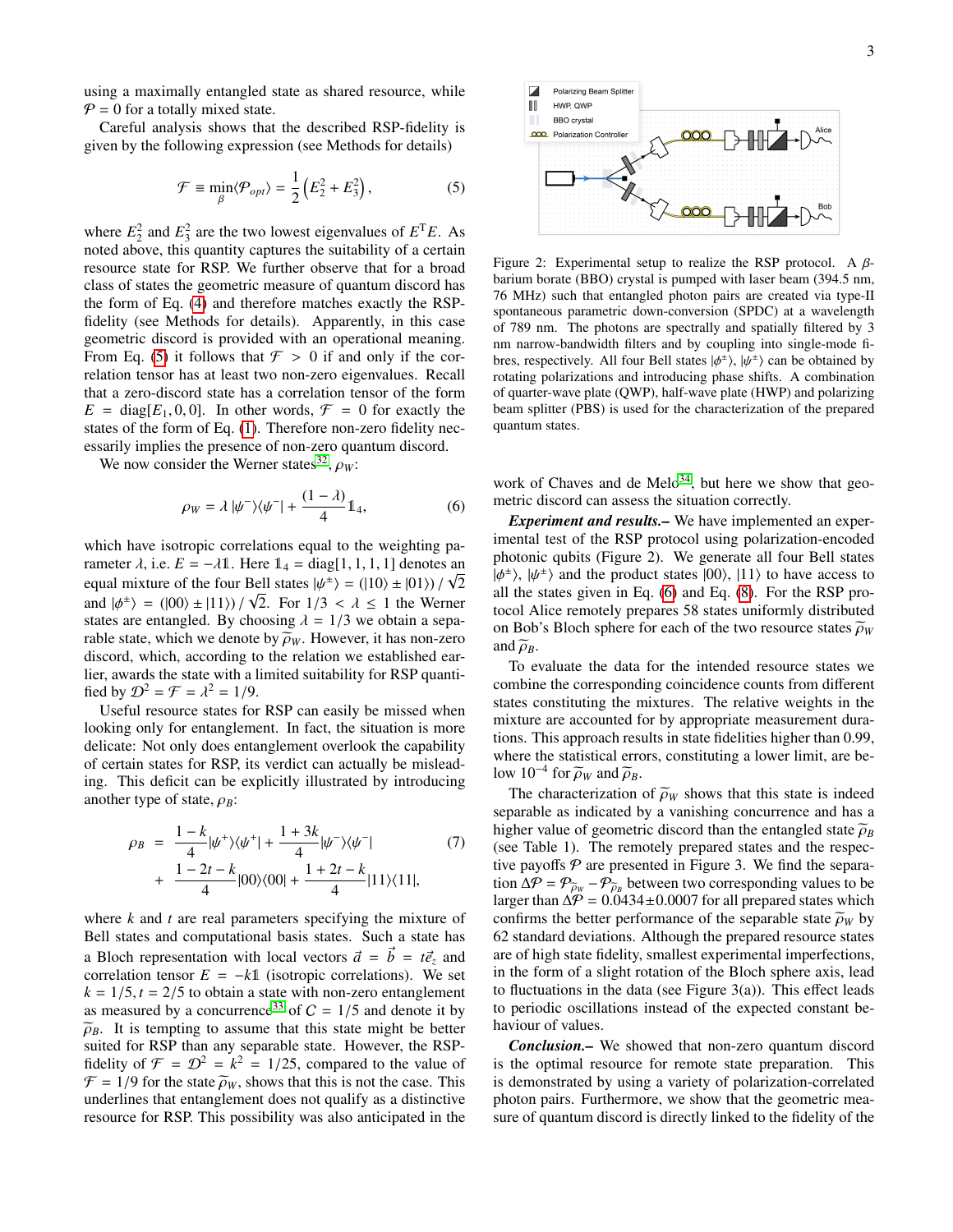

Figure 3: Experimentally achieved RSP-payoff  $P$  for 58 distinct states on Bob's Bloch sphere. a) Shown are the respective values for the two resource states  $\tilde{\rho}_W$  (red) and  $\tilde{\rho}_B$  (blue). The dashed lines represent the theoretical expectations. There is a clear separation between the two resource states, which indicates that the separable state  $\tilde{\rho}_W$  is a better resource for RSP than the entangled state  $\tilde{\rho}_B$ . The errors from Poissonian noise are below  $6 \times 10^{-4}$ , which is smaller than the point size. Oscillations in the measured data result from imperfections in the optical setup and demonstrate the sensitivity of the measurements even for mixed quantum states. b) Each state is shown on the Bloch sphere. The outer red points (purple sphere) correspond to  $\tilde{\rho}_W$  and the inner black points (green sphere) are the same quantum states using  $\tilde{\rho}_B$  as a resource.

|                   | state $\widetilde{\rho}_W$ state $\widetilde{\rho}_B$ |       |
|-------------------|-------------------------------------------------------|-------|
| state fidelity    | 0.998                                                 | 0.993 |
| purity            | 0.33                                                  | 0.36  |
| concurrence       | 0.00                                                  | 0.12  |
| geometric discord | 0.097                                                 | 0.036 |
| RSP-fidelity      | 0.098                                                 | 0.036 |
|                   |                                                       |       |

Table I: Characterization of the experimentally created states  $\widetilde{\rho}_W$  and  $\widetilde{\rho}_B$ . State fidelity, purity and concurrence have been extracted from the density matrices, while the geometric discord has been calculated according to Ref. [15] and the RSP-fidelity using the procedure given in the methods section. The errors computed by simulating Poissonian counting statistics are below 10<sup>-3</sup>.

remote state preparation for a broad class of states, providing an operational interpretation for this measure. Our demonstration that separable states can achieve higher fidelities in remote state preparation than entangled states underlines that not entanglement, but quantum discord quantifies the nonclassical correlations required for the task. This insight might be of importance for future quantum-enhanced applications that rely on resources different from quantum entanglement.

## Methods

We show that Alice can achieve non-zero RSP-fidelity if and only if the initial state has non-zero quantum discord, i.e. it cannot be represented by Eq. [\(1\)](#page-1-0). We then show, that for a certain class of states the geometric measure of quantum

discord is equivalent to the fidelity of the RSP protocol. Let us first calculate the payoff of Alice in a single run, i.e. for a given  $\vec{s}$ . By measuring along  $\vec{\alpha}$  she obtains one of the two results  $\alpha = \pm 1$  with probability  $P(\alpha) = \frac{1}{2}(1 + \alpha \vec{\alpha} \cdot \vec{\alpha})$ . Depending on the result the state of Bob is projected onto her result the state of Bob is projected onto

$$
\vec{b}_{\alpha} = \frac{\vec{b} + \alpha E^T \vec{\alpha}}{1 + \alpha \vec{\alpha} \cdot \vec{a}},\tag{8}
$$

where *E* is the 3 × 3 correlation tensor  $E_{kl}$  and the superscript *T* stands for transposition. Without Bob applying the conditional rotation his state is a mixture  $P(+1)\vec{b}_+ + P(-1)\vec{b}_- = \vec{b}$ . With the rotation, the component of  $\vec{b}$ − in the plane orthogonal to  $\vec{\beta}$  is flipped and therefore the state  $\vec{r}$  on Bob's side takes the form  $\vec{r} = P(+1)\vec{b}_+ + P(-1)R_{\vec{n}}\vec{b}_-$ , where  $R_{\vec{n}}$  is the rotation<br>that is annied by Bob. To evaluate the payoff-function  $\mathcal{P}$  we that is applied by Bob. To evaluate the payoff-function  $P$  we compute the scalar product  $\vec{r} \cdot \vec{s} = (P(+1)\vec{b}_{+} - P(-1)\vec{b}_{-}) \cdot \vec{s}$ , as  $(R_{\pi} \vec{b}_{-}) \cdot \vec{s} = -\vec{b}_{-} \cdot \vec{s}$ . Hence  $P$  takes the form

$$
\mathcal{P} = (\vec{\alpha} E \vec{s})^2. \tag{9}
$$

To find the maximum of  $P$  attainable by Alice's choice of  $\vec{\alpha}$ we introduce a coordinate system in which the direction of  $\vec{\beta}$ corresponds to the *z*-direction of Alice, hence  $\vec{s} = (s_1, s_2, 0)$ . By expanding the matrix multiplication, the payoff in this frame is given by a scalar product  $P = (\vec{\alpha} \cdot \vec{e})^2$  between the vectors  $\vec{\alpha}$  and  $\vec{e}$  with components  $e_i = F_{i+1} s_i + F_{i+2} s_j$ . Since vectors  $\vec{\alpha}$  and  $\vec{e}$  with components  $e_j = E_{j1} s_1 + E_{j2} s_2$ . Since  $\vec{\alpha}$  is an arbitrary normalized vector of Alice's choice, she can optimize the payoff by choosing it parallel to  $\vec{e}$ . The optimized payoff is given by

$$
\mathcal{P}_{opt} = \sum_{j=1}^{3} (E_{j1} s_1 + E_{j2} s_2)^2.
$$
 (10)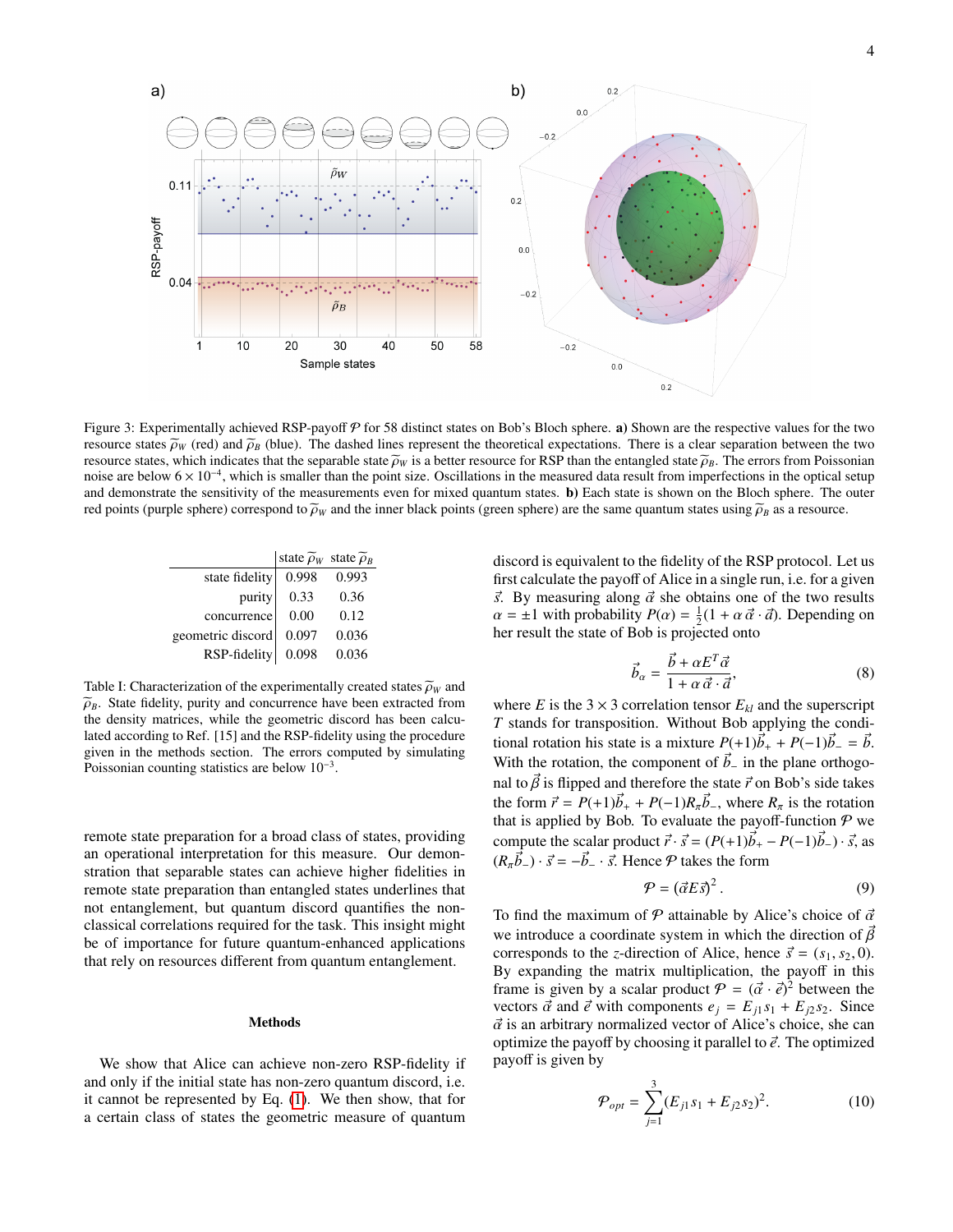Her expected payoff is averaged over the distribution of vectors  $\vec{s} = (\cos \phi, \sin \phi, 0)$  (on a circle perpendicular to  $\vec{\beta}$ ) and reads

<span id="page-4-17"></span>
$$
\langle \mathcal{P}_{opt} \rangle = \frac{1}{2\pi} \int_0^{2\pi} d\phi \sum_{j=1}^3 (E_{j1} \cos \phi + E_{j2} \sin \phi)^2
$$
  
=  $\frac{1}{2} (E_{11}^2 + E_{21}^2 + E_{31}^2 + E_{12}^2 + E_{22}^2 + E_{32}^2)$ . (11)

Since  $\vec{\beta}$  is an arbitrary direction we shall analyze the worstcase scenario to determine the overall fidelity of the RSP protocol for a given resource state. This is achieved by minimizing  $\langle P_{opt} \rangle$  over  $\vec{\beta}$ , which in our present notation is the *z*-axis of Alice. Since  $||E||^2 = \sum_{k,l=1}^3 E_{kl}^2$  is a constant independent of the choice of the local coordinate systems minimization of the the choice of the local coordinate systems, minimization of the six elements on the right-hand side of Eq. [\(11\)](#page-4-17) is equivalent to maximization of the sum of the three remaining elements  $E_{13}^2 + E_{23}^2 + E_{33}^2$ . We can rewrite  $E_{13}^2 + E_{23}^2 + E_{33}^2 = \vec{\beta}^T (E^T E) \vec{\beta}$ ,<br>hence it's maximum is the largest eigenvalue of  $E_{1E}$ . We de hence it's maximum is the largest eigenvalue of *E* <sup>T</sup>*E*. We define the RSP-fidelity as the minimal average payoff

$$
\mathcal{F} = \min_{\vec{\beta}} \langle \mathcal{P}_{opt} \rangle = \frac{1}{2} (E_2^2 + E_3^2),\tag{12}
$$

where the eigenvalues of  $E^{\text{T}}E$  are denoted by  $E_1^2 \ge E_2^2 \ge E_3^2$ . This quantity captures the quality of RSP for a given resource state. Note that in the case of isotropic correlations all the measures  $P, P_{opt}, \langle P_{opt} \rangle$  and F coincide.

As we show next, the RSP-fidelity matches exactly the geometric measure of quantum discord for a broad class of states. According to Ref. [15], the (normalized) geometric measure of quantum discord can be written as

<span id="page-4-18"></span>
$$
\mathcal{D}^2 = \frac{1}{2} (||\vec{a}||^2 + ||E||^2 - k_{max}), \qquad (13)
$$

where  $||E||^2 = Tr(E^T E)$ ,  $\vec{a}$  is the local Bloch vector, *E* is the correlation tensor and *k* is the largest eigenvalue of the correlation tensor and *kmax* is the largest eigenvalue of  $K = \vec{a}\vec{a}^{\text{T}} + E\vec{E}^{\text{T}}$ . Consider now a state where the lo-<br>cal Bloch vector  $\vec{a}$  is parallel to the eigenvector correspondcal Bloch vector  $\vec{a}$  is parallel to the eigenvector corresponding to largest eigenvalue of  $E<sup>T</sup>E$ . In the eigenbasis of the correlation tensor<sup>[28](#page-5-8)</sup> the matrix  $E<sup>T</sup>E$  has diagonal form  $E^{\text{T}}E = \text{diag}[E_1^2, E_2^2, E_3^2]$ , where  $E_1^2 \ge E_2^2 \ge E_3^2$  are the expression of  $E^{\text{T}}E$ , In this basis the local Bloch vector is eigenvalues of  $E<sup>T</sup>E$ . In this basis the local Bloch vector is of form  $\vec{a} = (\kappa, 0, 0)$  and therefore the matrix K is also diagonal  $K = \text{diag}[E_1^2 + \kappa^2, E_2^2, E_3^2]$  with largest eigenvalue<br> $\kappa = E_1^2 + \kappa^2$  Hence Eq. (13) simplifies to  $k_{max} = E_1^2 + \kappa^2$ . Hence Eq. [\(13\)](#page-4-18) simplifies to

$$
\mathcal{D}^2 = \frac{1}{2} \left( ||\vec{a}||^2 + ||E||^2 - k_{max} \right)
$$
  
=  $\frac{1}{2} \left( |\kappa|^2 + E_1^2 + E_2^2 + E_3^2 - (E_1^2 + \kappa^2) \right)$   
=  $\frac{1}{2} \left( E_2^2 + E_3^2 \right).$  (14)

This result in particular holds for states with maximally mixed marginals  $(\vec{a} = \vec{b} = 0)$ , where  $\kappa = 0$ . Further examples of states in the described class are all isotropically correlated states  $(E = \lambda \mathbb{1})$ , as there are no restrictions on the local Bloch vector  $\vec{a}$  in this case. Therefore the experimentally tested states  $\rho_B$  and  $\rho_W$  fall into this category.

*Acknowledgements.–* We acknowledge support from the European Commission, Q-ESSENCE (No 248095), ERC Advanced Senior Grant (QIT4QAD) and the ERA-Net CHIST-ERA project QUASAR, John Templeton Foundation, Austrian Science Fund (FWF): [SFB-FOCUS] and [Y585-N20] and the doctoral programme CoQuS, and the Air Force Office of Scientific Research, Air Force Material Command, USAF, under grant number FA8655-11-1-3004. The work is supported by the National Research Foundation and Ministry of Education in Singapore.

- <span id="page-4-0"></span><sup>1</sup> Nielsen, M. A. & Chuang, I. L. *Quantum Computation and Quantum Information* (Cambridge University Press, 2000).
- <span id="page-4-1"></span><sup>2</sup> Buhrman, H., Cleve, R., Massar, S. & de Wolf, R. Nonlocality and communication complexity. *Rev. Mod. Phys.* 82, 665–698 (2010).
- <span id="page-4-2"></span>Brukner, Č., Żukowski, M., Pan, J.-W. & Zeilinger, A. Bell's inequalities and quantum communication complexity. *Phys. Rev. Lett.* 92, 127901 (2004).
- <span id="page-4-3"></span>Ekert, A. K. Quantum cryptography based on bell's theorem. *Phys. Rev. Lett.* 67, 661 (1991).
- <span id="page-4-4"></span> $<sup>5</sup>$  Knill, E. & Laflamme, R. Power of one bit of quantum informa-</sup> tion. *Phys. Rev. Lett.* 81, 5672–5675 (1998).
- <span id="page-4-5"></span><sup>6</sup> Meyer, D. A. Sophisticated quantum search without entanglement. *Phys. Rev. Lett.* 85, 2014–2017 (2000).
- <span id="page-4-6"></span><sup>7</sup> Ollivier, H. & Zurek, W. H. Quantum discord: A measure of the quantumness of correlations. *Phys. Rev. Lett.* 88, 017901 (2001).
- <span id="page-4-7"></span><sup>8</sup> Henderson, L. & Vedral, V. Classical, quantum and total correlations. *Journal of Physics A: Mathematical and General* 34, 6899 (2001).
- <span id="page-4-8"></span><sup>9</sup> Datta, A., Shaji, A. & Caves, C. M. Quantum discord and the power of one qubit. *Phys. Rev. Lett.* 100, 050502 (2008).
- <span id="page-4-15"></span><sup>10</sup> Cavalcanti, D. *et al.* Operational interpretations of quantum dis-

cord. *Phys. Rev. A* 83, 032324 (2011).

- <span id="page-4-16"></span><sup>11</sup> Madhok, V. & Datta, A. Interpreting quantum discord through quantum state merging. *Phys. Rev. A* 83, 032323 (2011).
- <span id="page-4-9"></span><sup>12</sup> Piani, M., Horodecki, P. & Horodecki, R. No-local-broadcasting theorem for multipartite quantum correlations. *Phys. Rev. Lett.* 100, 090502 (2008).
- <span id="page-4-10"></span><sup>13</sup> Bennett, C. H. *et al.* Remote state preparation. *Phys. Rev. Lett.* 87, 077902 (2001).
- <span id="page-4-11"></span><sup>14</sup> Bennett, C. H. et al. Teleporting an unknown quantum state via dual classical and einstein-podolsky-rosen channels. *Phys. Rev. Lett.* 70, 1895–1899 (1993).
- <span id="page-4-12"></span><sup>15</sup> Dakić, B., Vedral, V. & Brukner, Č. Necessary and sufficient condition for nonzero quantum discord. *Phys. Rev. Lett.* 105, 190502 (2010).
- <span id="page-4-13"></span><sup>16</sup> Schrödinger, E. Discussion of probability relations between separated systems. *Mathematical Proceedings of the Cambridge Philosophical Society* 31, 555–563 (1935).
- <span id="page-4-14"></span><sup>17</sup> Monz, T. et al. 14-qubit entanglement: Creation and coherence. *Phys. Rev. Lett.* 106, 130506 (2011).
- <sup>18</sup> Yao, X. et al. Observation of eight-photon entanglement Preprint at http://arxiv.org/abs/1105.6318 (2011).